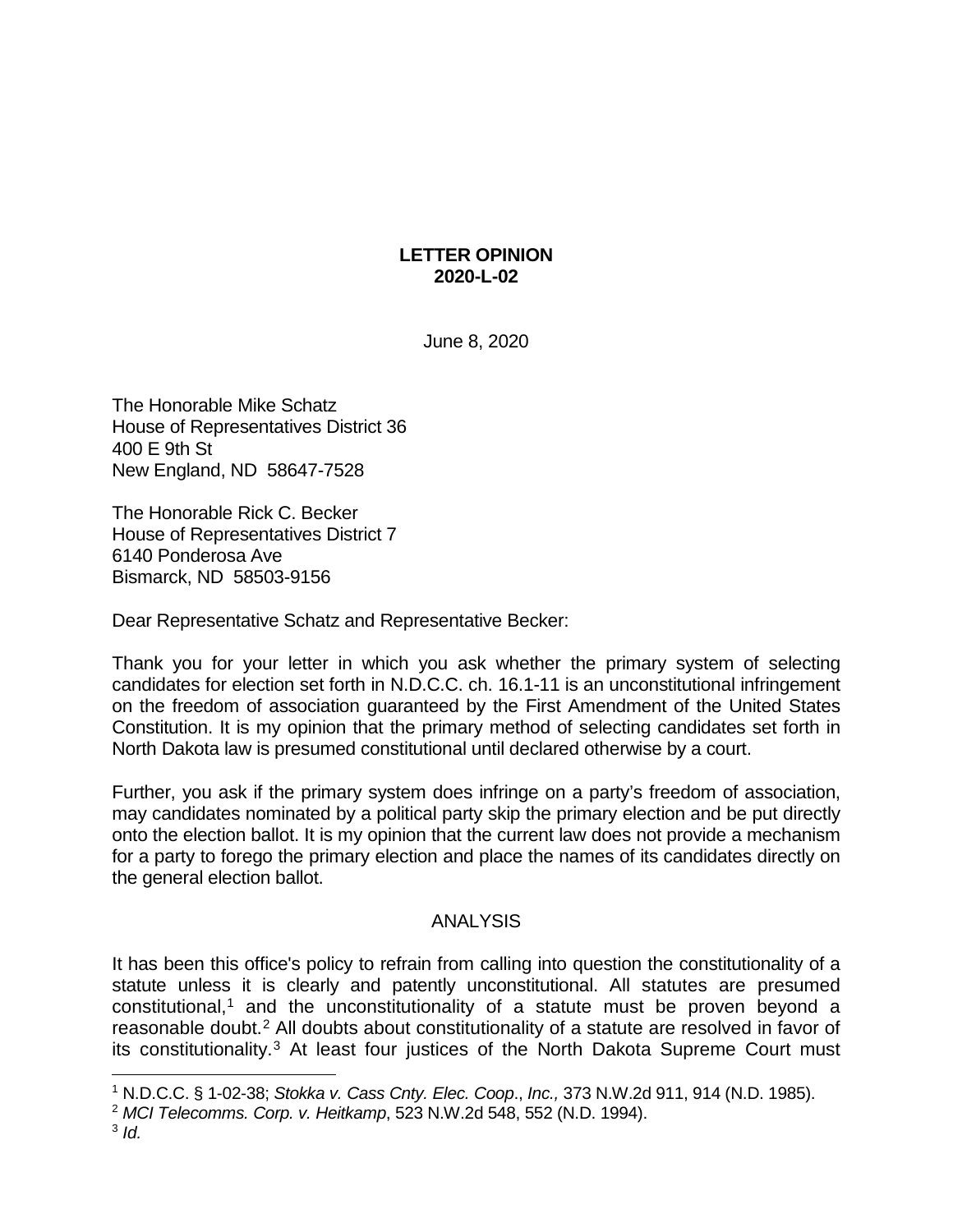agree that a statute is unconstitutional.<sup>[4](#page-1-0)</sup> Finally, proving that a statute is unconstitutional on its face is especially difficult. The challenger must establish that no set of circumstances exists under which the law would be valid.[5](#page-1-1)

North Dakota's current method of nominating candidates was first enacted in 1905,<sup>[6](#page-1-2)</sup> at a time when other states were moving away from the use of legislative caucuses and party conventions to nominate candidates for state office in favor of some form of elective system.<sup>[7](#page-1-3)</sup>

The North Dakota Supreme Court, in 1912, explained "in our state, the primary is the means of nomination of all officers, state, district, and county, as well as the method of choice by election, instead of nomination, of all party committeemen and delegates belonging to the party organizations of those parties entitled to participate at the primaries."[8](#page-1-4) Later, the North Dakota Supreme Court noted:

[A] primary election is not an election within the meaning of [current N.D. Const. art. IV, § 12], nor within the common acceptation of the term. It merely takes the place of the former nominating conventions, and it is improper to say that the successful candidate at such primary is elected to any office. He is merely placed in nomination as a candidate for election to the office.<sup>[9](#page-1-5)</sup>

Each state implements its own primary election system through its statutes. While no single primary election classification scheme exists, generally primaries are classified as closed, semi-closed, nonpartisan, open and blanket. [10](#page-1-6)

<span id="page-1-0"></span> <sup>4</sup> *Id.*; N.D. Const. art. VI, § 4.

<span id="page-1-1"></span><sup>5</sup> *Rust v. Sullivan*, 500 U.S. 173, 183 (1991). *See also Nat'l Endowment for the Arts v. Finley*, 524 U.S. 569, 580 (1998) (facial invalidation of a statute is "strong medicine" employed "sparingly and only as a last resort" (quoting *Broadrick v. Oklahoma*, 413 U.S. 601, 613 (1973))).

<span id="page-1-2"></span><sup>&</sup>lt;sup>6</sup> N.D.C.C. § 16.1-11-01. The original language was: "On the Tuesday following the third Monday of June of each year during which occurs a general election, there shall be held, in lieu of caucuses and conventions, a primary election in the various voting precincts of this state for the nomination of candidates for the following offices, to be voted for at the ensuing general election, . . . ." 1905 N.D. Sess. Laws. ch. 109 § 2.

<span id="page-1-3"></span><sup>7</sup> Lauren Hancock, *The Life Of The Party: Analyzing Political Parties' First Amendment Associational Rights When The Primary Election Process Is Construed Along A Continuum*, 88 Minn. L. Rev. 159 (2003). *See also*, 1905 N.D. Sess. Laws. ch. 109 § 1 ([i]t is the intention of this act to purify and reform the methods by which organized political parties shall make nominations of candidates for the several public offices, . . . .").

<span id="page-1-4"></span><sup>8</sup> *State v. Flaherty*, 136 N.W. 76 (N.D. 1912).

<span id="page-1-5"></span><sup>9</sup> N.D.A.G. 2006-L-11 (citing *Leu v. Montgomery*, 148 N.W. 662, 663 (1914)).

<span id="page-1-6"></span><sup>10</sup> David A. Chase, *Clingman v. Beaver: Shifting Power from the Parties to the States*, 40 U.C. Davis L. Rev. 1935, 1939-40 (2007). *See also* Charles E. Borden, *Primary Elections* 38 Harv. J. on Legis. 263 (2001) (several of the categories of primaries feature variations).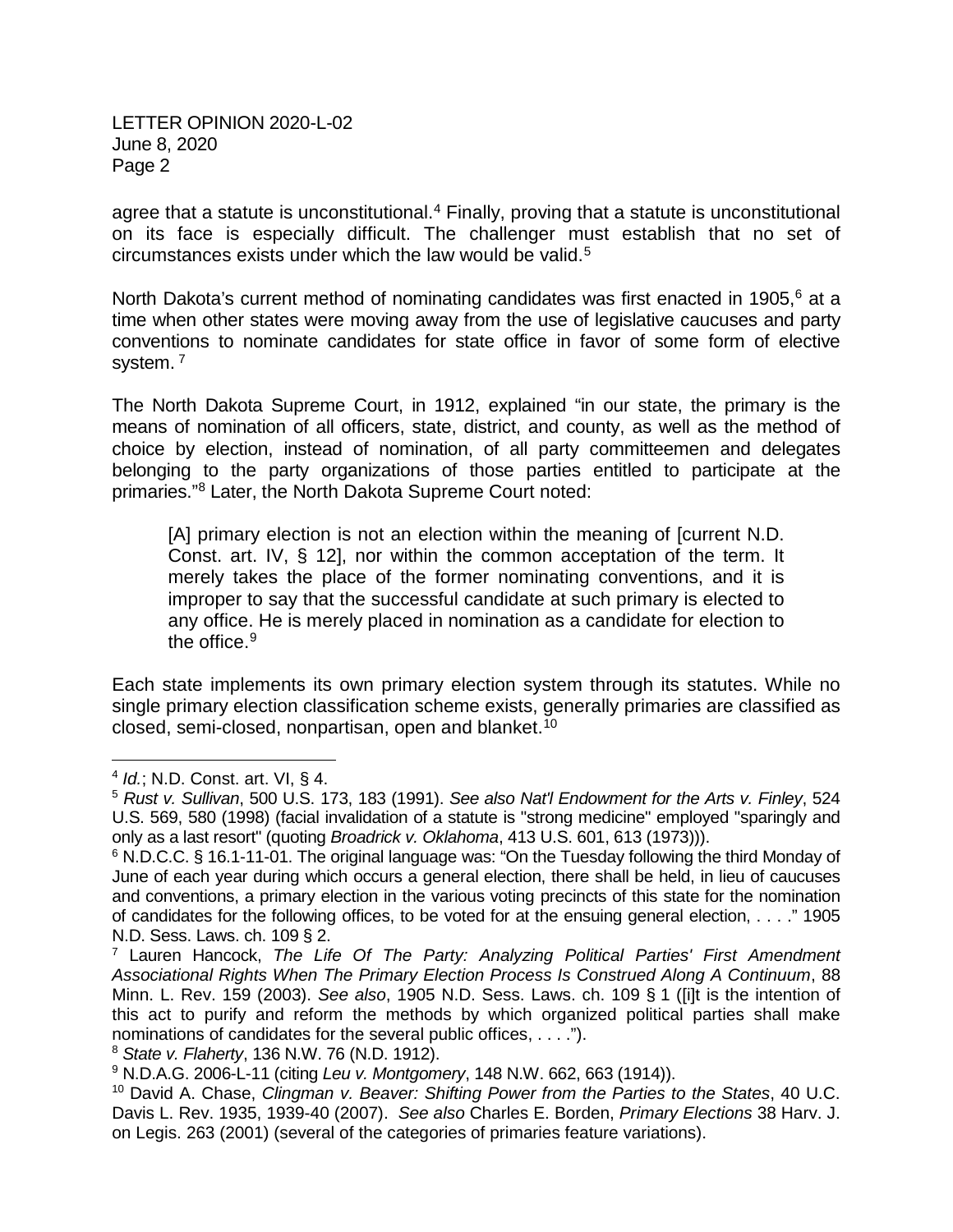If a primary is closed, only party members who have been affiliated with the party for some specified period of time may vote.<sup>[11](#page-2-0)</sup> A semi-closed primary does not allow for voters registered with one party to vote in another party's primary but generally allows for individuals who are unregistered voters or registered independents to vote in the primary of the party of their choice.[12](#page-2-1)

In a nonpartisan primary, all candidates for office appear on the same ballot and the top two vote-getters, regardless of party, face each other in the general election.<sup>[13](#page-2-2)</sup>

In an open primary, voters participate without ever disclosing their party affiliation, whereas in a semi-open primary voters are required to declare their party affiliation when they request a ballot.<sup>[14](#page-2-3)</sup>

A blanket primary borrows elements from both the nonpartisan primary and the open primary but adds unique features. [15](#page-2-4) All candidates for an office appear on one ballot and the top finisher in each party advances to the general election.<sup>[16](#page-2-5)</sup> Voters may participate in any party's primary regardless of personal party affiliation, and the voter may participate in one party's primary for one office and then switch to another party's primary for a different office.<sup>[17](#page-2-6)</sup>

North Dakota uses an open primary system in which a voter may only vote in one party's primary election, but does not have to be a registered member of that party.<sup>[18](#page-2-7)</sup> The name of candidates for statewide office who receive the highest number of votes within their political party designation during the June primary are then automatically placed on the November general election ballot.

You indicate in your letter that North Dakota's primary process could lead to a candidate, who is not the choice of the party, winning the primary because voters who usually do not align themselves with a particular party may choose to vote for candidates of that party at

<span id="page-2-0"></span> <sup>11</sup> Borden, *supra* note 10, 38 Harv. J. on Legis. 263 (2001).

<span id="page-2-1"></span><sup>12</sup> C. Alan Carrillo, *I Pledge Allegiance to the Party: Reclaiming the Associational Rights of Independent Voters in Open Primaries*, 24 Wash. & Lee J. Civil Rts. & Soc. Just. 563 (2018). <sup>13</sup> Bordon, *supra* note 10, 38 Harv. J. on Legis. 263 (2001).

<span id="page-2-3"></span><span id="page-2-2"></span> $14$  *Id.* 

<span id="page-2-4"></span> $15$  *Id.* 

<span id="page-2-5"></span><sup>16</sup> *Id.* 

<span id="page-2-6"></span> $17$  *Id.* 

<span id="page-2-7"></span><sup>&</sup>lt;sup>18</sup> N.D.C.C. § 16.1-11-22. Registration is not required at all for voting in North Dakota. N.D.C.C. § 16.1-01-04 (setting forth voter qualifications). Sara Stenberg-Miller, *Elections-Nominations And Primary Elections: The Supreme Court Finds That California's "Blanket Primary" Violates Political Parties' First Amendment Right Of Association* 77 NDLR 827 (2001).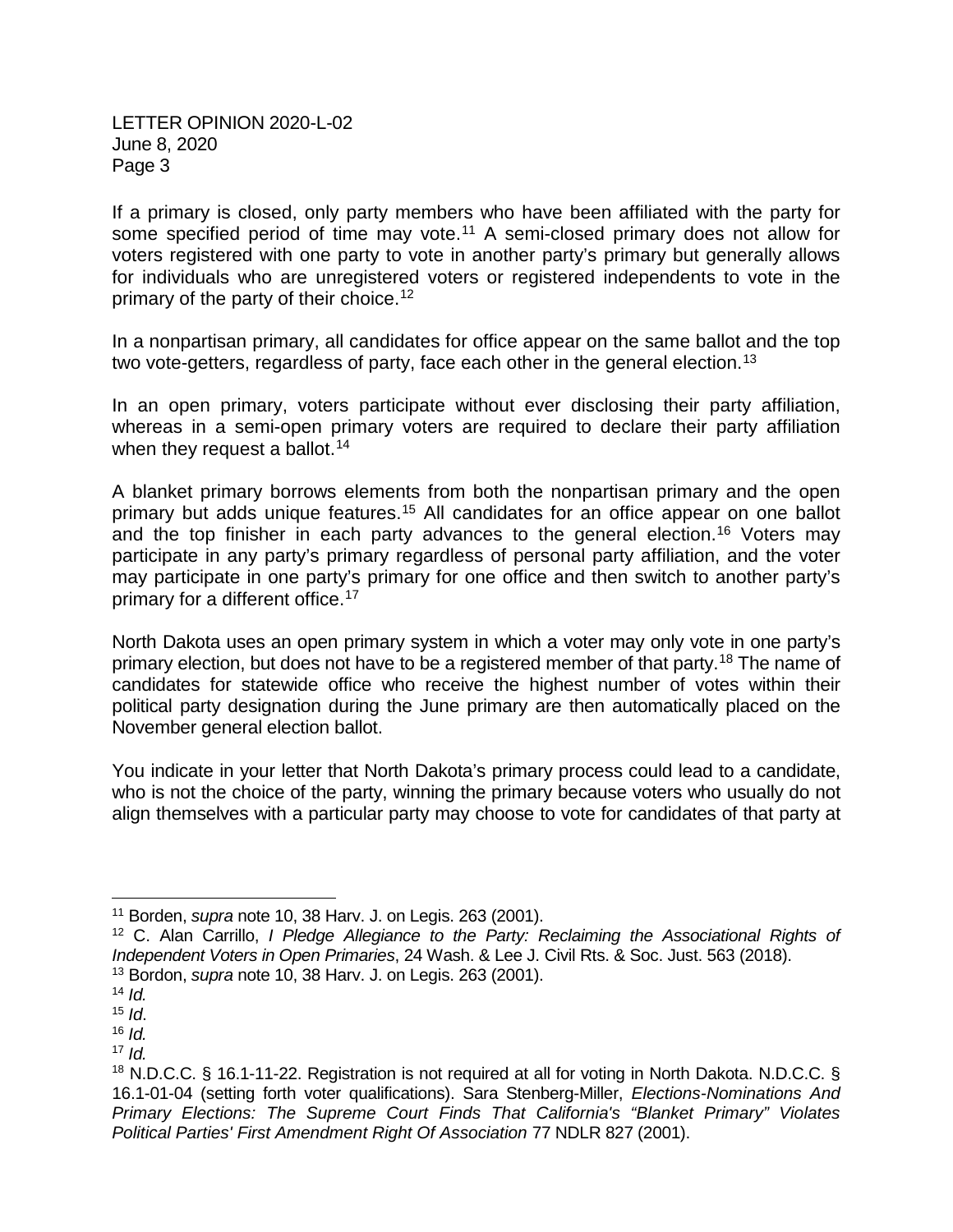the primary election. This is commonly called "party raiding" when voters from Party A vote in Party B's primary to skew B's primary.[19](#page-3-0)

You question whether the right of association guaranteed by the First Amendment of the Constitution is violated if a candidate who does not share the same political philosophy of the nominating party wins the primary. Freedom of association plays an important role in politics because it allows citizens to seek change by furthering common political beliefs.<sup>[20](#page-3-1)</sup> Political parties have a First Amendment right to freely associate, but certain state regulations infringe this right.<sup>[21](#page-3-2)</sup> A court must conduct a balancing analysis to determine the legitimacy of a regulation that infringes upon a constitutional right.<sup>[22](#page-3-3)</sup> Courts weigh the regulatory burdens placed on individuals' rights against state interests that the regulation seeks to promote.<sup>[23](#page-3-4)</sup> When the regulation imposes severe burdens on the aggrieved party's rights, a court strictly scrutinizes the asserted state interest.  $24$ 

<span id="page-3-0"></span> <sup>19</sup> David A. Chase, *Clingman v. Beaver: Shifting Power from the Parties to the States*, 40 U.C. Davis L. Rev. 1935, 1945 (2007). The United States Supreme Court has recognized that raiding is a legitimate concern but found that it is more likely to occur in a blanket primary system than in a partially closed primary. *See* Sara Stenberg-Miller, *Elections-Nominations and Primary Elections: The Supreme Court Finds That California's "Blanket Primary" Violates Political Parties' First Amendment Right of Association*, 77 N.D. L. Rev. 827, 840 (2001). *See also Tashjian v. Republican Party of Conn.*, 479 U.S. 208, 219 (1986).

<span id="page-3-1"></span><sup>20</sup> David A. Chase, *Clingman v. Beaver: Shifting Power from the Parties to the States*, 40 U.C. Davis L. Rev. 1935, 1941-42 (2007).

<span id="page-3-2"></span><sup>21</sup> David A. Chase, *Clingman v. Beaver: Shifting Power from the Parties to the States*, 40 U.C. Davis L. Rev. 1935, 1941-42 (2007). *See Cal. Democratic Party v. Jones*, 530 U.S. 567, 586 (2000) (holding that California's blanket primary system unconstitutionally burdens party's First Amendment rights); *Tashjian v. Republican Party of Conn*., 479 U.S. 208, 225 (1986) (holding that Connecticut's enforcement of its closed primary system burdens parties' First Amendment rights); *Timmons v. Twin Cities Area New Party*, 520 U.S. 351 (1997); Joseph E. Haviland, *Constitutional Law - First Amendment - Fourteenth Amendment - Freedom Of Association - Equal Protection- The Supreme Court Of The United States Held That, Notwithstanding The First Amendment Right Of Political Parties To Express The Shared Views And Ideals Of Their Members, States May Enact Statutes That Ban "Fusion Candidacies," Provided That The Statutes Are A Reasonable And Nondiscriminatory Means Of Furthering A Legitimate State Interest,* 36 Duq. L. Rev. 207, 218 (1997) (describing how statute at issue in *Tashjian* infringed Republican Party's First Amendment right of association by limiting who Republican Party could associate within its primary); Michael L. Stokes, *When Freedoms Conflict: Party Discipline and the First Amendment*, 11 J.L. & Pol. 751, 776 (1995) (stating that parties have First Amendment right to determine their own membership).

<span id="page-3-3"></span><sup>22</sup> David A. Chase, *Clingman v. Beaver: Shifting Power from the Parties to the States*, 40 U.C. Davis L. Rev. 1935, 1941-42 (2007).

<span id="page-3-4"></span><sup>23</sup> *Id. See Anderson v. Celebrezze*, 460 U.S. 780, 787-90 (1983).

<span id="page-3-5"></span><sup>24</sup> David A. Chase, *Clingman v. Beaver: Shifting Power from the Parties to the States*, 40 U.C. Davis L. Rev. 1935, 1941-42 (2007). *See Democratic Party of Hawaii v. Nago*, 833 F.3d 1119, 1122 (2016).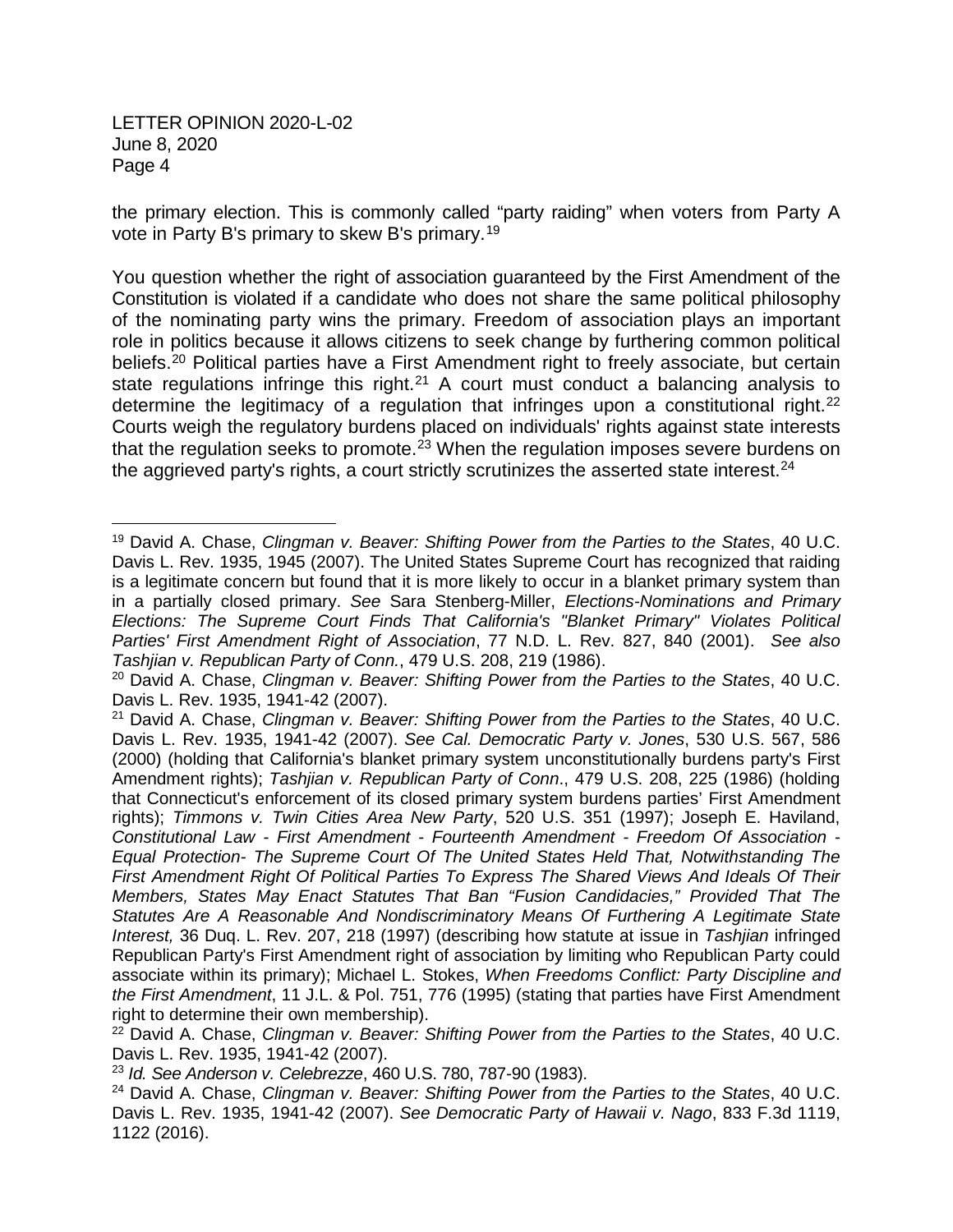You specifically point to the United States Supreme Court case of *California Democratic Party v. Jones*, 530 U.S. 567 (2000), in your letter. In the *Jones* case, the United States Supreme Court found the "blanket" primary system to be facially unconstitutional.<sup>[25](#page-4-0)</sup> The Court decided, in *Jones,* that this blanket system severely burdened the associational freedom of political parties by not allowing them to exclude nonmembers from choosing the parties' nominees.<sup>[26](#page-4-1)</sup> The Court acknowledged that open primaries differ from blanket primaries since in open primaries voters must select the ballot of one party and may only vote for candidates of that party.[27](#page-4-2) Moreover, the Court expressly noted that in *Jones* it was not deciding the constitutionality of open primaries in which a voter is limited to one party's ballot, and expressly limited its hold to the blanket primary at issue in that case.<sup>[28](#page-4-3)</sup> In a previous case, the Court also found a state's closed primary system unconstitutional.[29](#page-4-4)

Regarding open primaries, the Court in the *Jones* case suggested that these "may" be constitutionally different from the blanket primaries since a voter is limited to one party's ballot in the open primary.<sup>[30](#page-4-5)</sup> Voting for only one party can be seen as an act of affiliation with that party, making it different from the blanket primary that was ruled unconstitutional in *Jones*. [31](#page-4-6)

Open primaries, like North Dakota's, have not generally been found to be facially unconstitutional.[32](#page-4-7) A statute should not be held to be unconstitutional either in whole or in part unless its unconstitutionality is clearly established.<sup>[33](#page-4-8)</sup>

In your letter, you ask if a political party "may have its endorsed candidates placed on the general election ballot without participating in the primary election." Until or unless the current North Dakota process is determined to violate the state or federal Constitution, the mechanism provided in N.D.C.C. ch. 16.1-11 is the only method for candidates to have their names printed on the general election ballot. Absent a determination that this method

<span id="page-4-0"></span> <sup>25</sup> *See Cal. Democratic Party v. Jones*, 530 U.S. 567, 586 (2000).

<span id="page-4-1"></span><sup>26</sup> *Democratic Party of Hawaii v. Nago*, 833 F.3d 1119, 1123 (2016), *citing Cal. Democratic Party v. Jones,* 530 U.S. 567, 577, 120 (2000).

<span id="page-4-2"></span><sup>27</sup> Ariz. Op. Atty. Gen. No. 100-019 (Ariz. A.G.), 2000.

<span id="page-4-3"></span><sup>28</sup> *Id.*

<span id="page-4-4"></span><sup>29</sup> *Tashjian v. Republican Party of Conn*., 479 U.S. 208 (1986).

<span id="page-4-5"></span><sup>30</sup> *Cal. Democratic Party v. Jones*, 530 U.S. 567, 598 (2000).

<span id="page-4-6"></span><sup>31</sup> *Id. See Democratic Party of Hawaii v. Nago*, 833 F.3d 1119, 1125 (2016). *See* Sara Stenberg-Miller, *Elections-Nominations and Primary Elections: The Supreme Court Finds That California's "Blanket Primary" Violates Political Parties' First Amendment Right of Association*77 N.D. L. Rev. 827, 850 (2001).

<span id="page-4-7"></span><sup>32</sup> *See Democratic Party of Hawaii v. N*ago, 833 F.3d 1119 (2016). The Arizona Attorney General opined that Arizona's open primary system was not unconstitutional after the *Jones* opinion was issued. *See* Ariz. Op. Atty. Gen. No. I00-019 (Ariz. A.G.), 2000.

<span id="page-4-8"></span><sup>33</sup> N.D.A.G. 2018-L-05; N.D.A.G. 80-67.